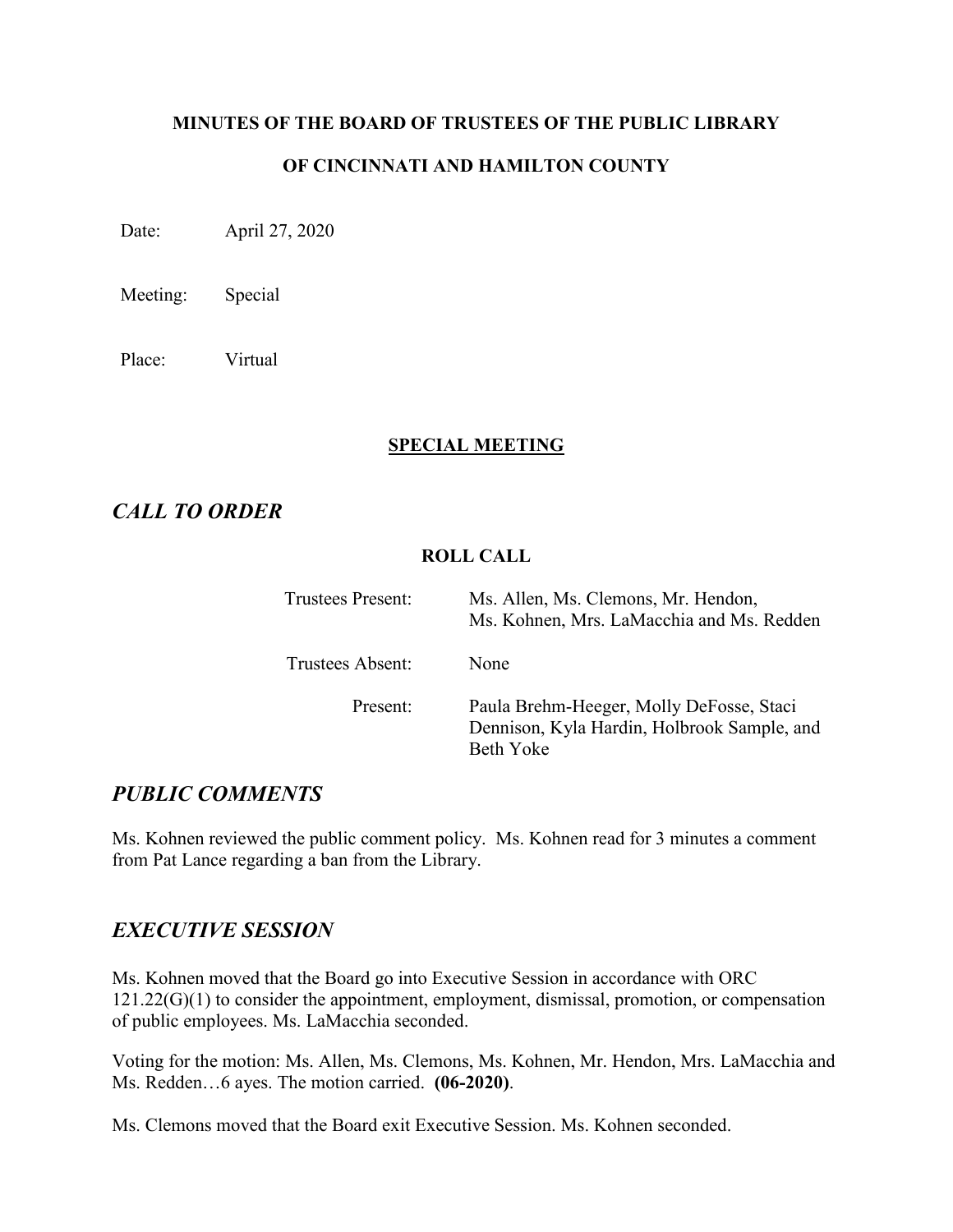Voting for the motion: Ms. Allen, Ms. Clemons, Ms. Kohnen, Mr. Hendon, Mrs. LaMacchia and Ms. Redden…6 ayes. The motion carried. **(07-2020).**

# *ACTION ITEMS*

### **HUMAN RESOURCES COMMITTEE REPORT**

### BACKGROUND INFORMATION

Planning for Recovery

Facing the unprecedented challenge of the coronavirus pandemic requires difficult decisions. The Library must address immediate, urgent needs, consider human impact, and support our long- term vision for our organization's and our community's recovery. The Senior Leadership Team began our planning during this time by agreeing on the following guiding principles. We must:

- Focus on the needs of our community members
- Demonstrate our care for staff and be transparent in our actions

 Be vigilant in ensuring service sustainability, using data to inform decisions that provide for budget savings now to safeguard a return to robust service when conditions allow

 Be poised to implement recovery and service restoration in a safe, agile and intentional manner

 Balance stewardship with savings across multiple budget areas to ensure impact is strategic and reasonable for both near and long-term needs, emphasizing what is essential now and positioning ourselves to adapt to what will be essential in the future

Recognize the unprecedented challenge we face and also remain focused on the future

While the Governor's stay-at-home order and physical distancing recommendations may not be in force to the same degree during May and beyond as they have been for the past several weeks, it is clear that the coronavirus pandemic will change our operations for the foreseeable future. We will continue to work toward creating a balance between providing essential services to our community and maintaining practices designed to help keep our staff and customers safe and healthy. Our recovery plan is tiered to allow for intentional, thoughtful restoration of

services in a manner that capitalizes on opportunities and provides flexibility for adjusting as safety and health needs require.

### Economic Impact

We have carefully reviewed the current economic outlook as well as recent actions taken by a variety of governmental units and similarly sized libraries in the state. The exact funding loss for our Library during the remainder of 2020 is unknown at this moment, with projections ranging from \$8–12 million, a projection that represents a 20–30% reduction of Public Library Fund (PLF) funding and approximately 10–15% of the budget overall.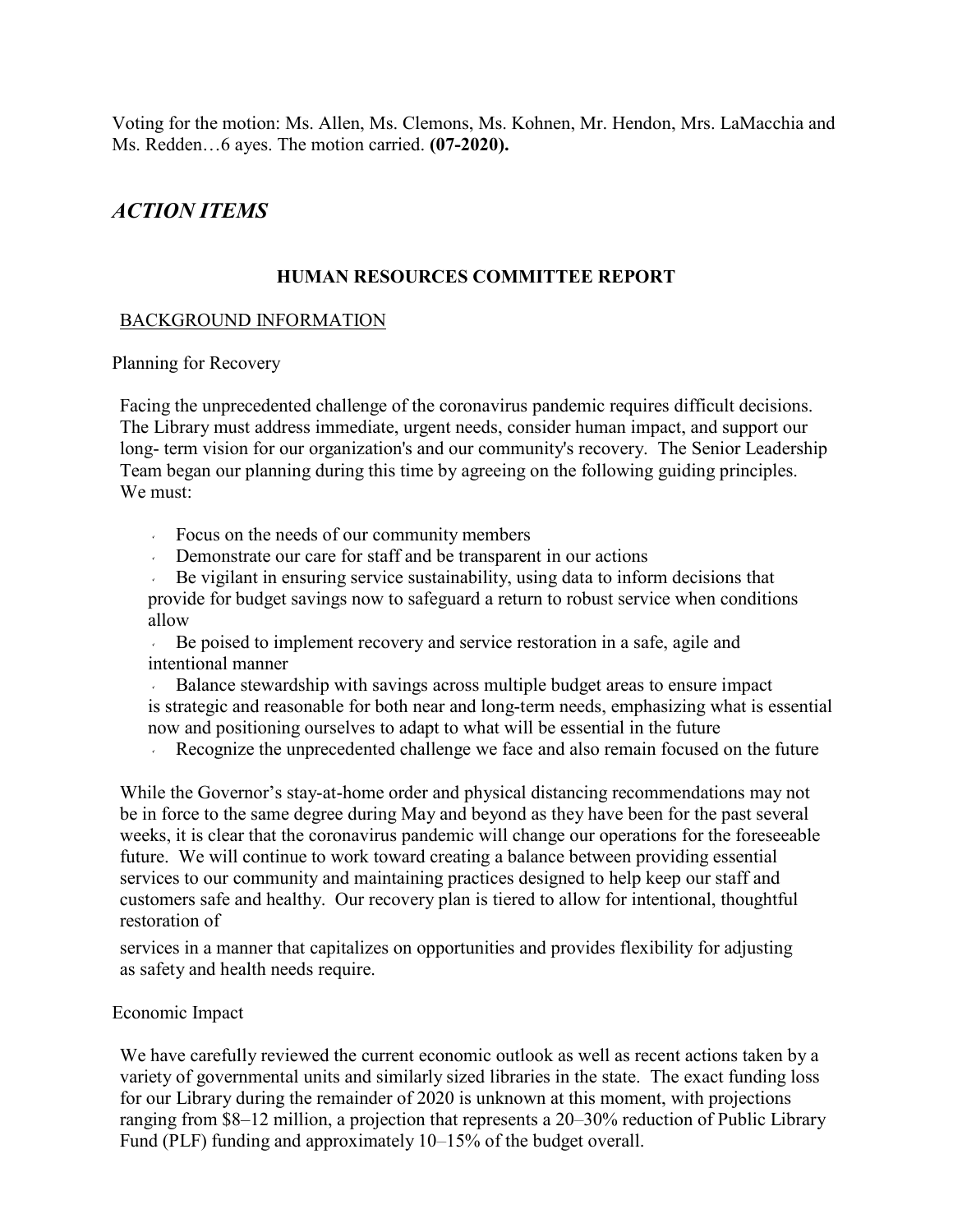We also know that there is considerable concern about the economic impact of the pandemic on state and local tax revenues, most notably the likely significant reduction in the PLF both for the remaining months of 2020 and as the state's bi-annual budget is developed in 2021. Approximately 51% of our Library's revenue comes from the PLF, with an additional 48% coming from local tax revenues. The remainder comes from other sources such as gift funds and fees.

In addition to a sizeable reduction in the PLF we also anticipate notable reductions in the other revenue areas as well. Addressing this anticipated shortfall is no small matter and a variety of budget savings are necessary.

#### Time Sensitive Support

Opportunities to have staff use unique and limited-time support of the unemployment funds provided by the CARES legislation weighed heavily in determination of the planning. Due to its limited availability, we must act with immediacy and urgency for the benefit of both staff and the organization's long-term financial health. While other budget savings are needed, are being identified and will be addressed in the coming weeks, the time-sensitive nature of the CARES Act led us to prioritize staffing decisions.

We deeply value the work of all of our staff, as does the community. However, with typical in- person Library service unavailable for the foreseeable future, and with the CARES Act only available for a short time, we must face the brutal facts of our fiscal situation and our need to reduce spending to address a significant budget shortfall. At the same time, we must acknowledge the fact that many staff members cannot perform the full scope of their important duties, such as in-person customer service in a safe and practical manner and likely may not be able to do so for several weeks, and potentially several months. While the Library has a Reduction in Workforce Policy, because of the unique and unprecedented situation we are currently experiencing, a different plan of action is needed to navigate the needs of our staff members and the Library system through this time.

### A Path Forward

We value our staff as members of our organization and of the community. Yet we must also address critical and urgent needs. To that end, we have outlined a plan that addresses

budgetary needs in a way that enables us to care for staff to the best of our ability during these unprecedented times. This decision was not taken lightly and occurred after careful research and deliberation. The plan for staffing levels and hours is as follows:

Furlough of 106 staff members who maintain a 12-hours per week schedule as of May 3, 2020

 Reduction of hours, for 435 non-exempt staff in grades 1–6, to 25% of their regularly scheduled hours as of May 3, 2020

 At this time, we are not proposing a furlough or reduction of hours for staff in grades 7 and above

While these are not easy decisions, such actions enable the Library to maintain a relationship with and a connection to staff when possible. Because the situation is unprecedented, the future is unclear, and we want our Library to be focused on and prepared for an effective, successful recovery, furloughing staff provides us with the flexibility to bring staff back to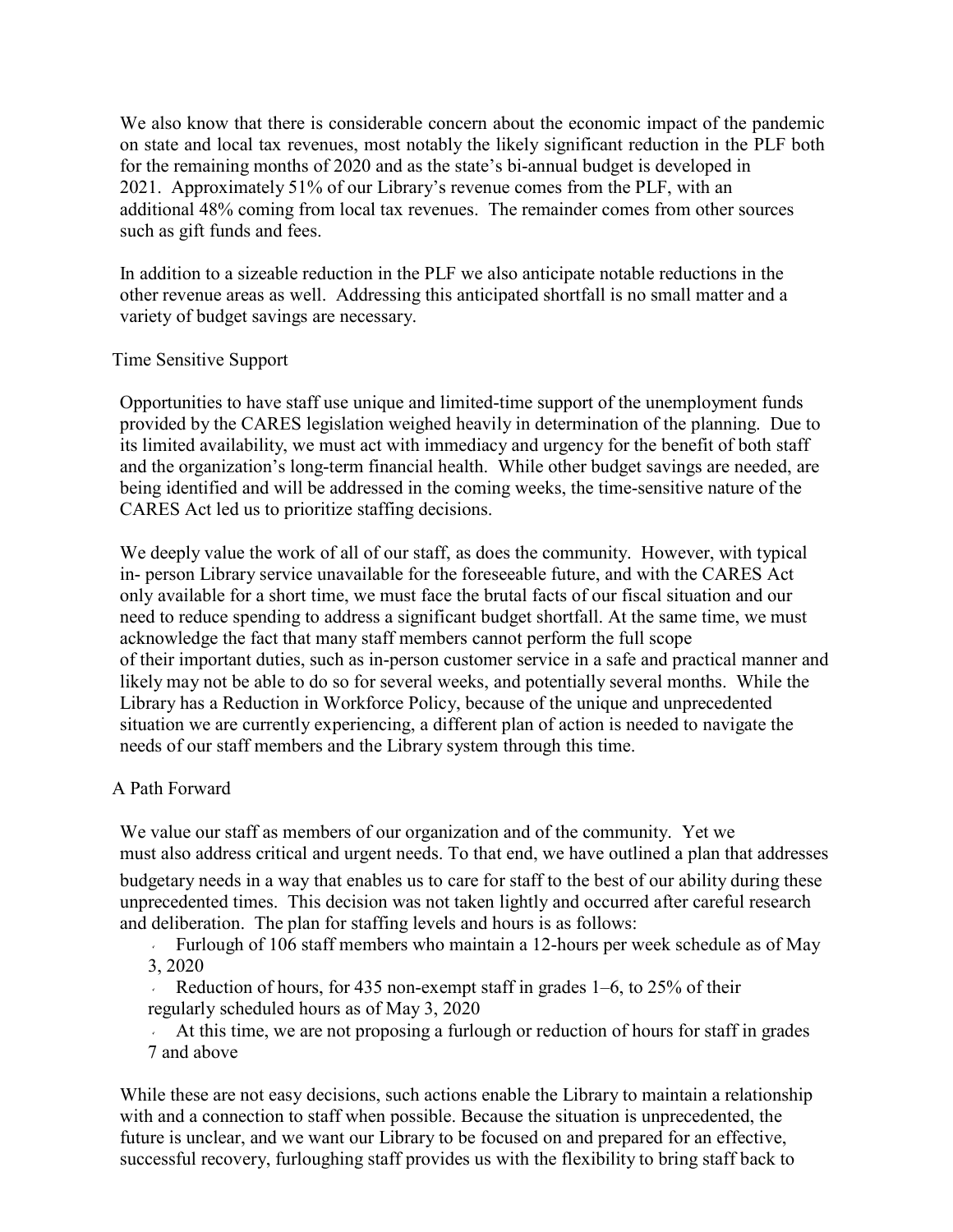work quickly when the situation allows. Additionally, retaining staff members at reduced hour employment will ultimately save funds when reactivation of service is implemented. And, we have already reduced staff members' compensation for 2020 by 3% as a result of delaying a previously approved merit increase. We believe this temporary reduction in staffing levels will not impact the types and level of services the Library is currently providing to the community while our doors are temporarily closed to the public.

The CARES Act enables employees whose hours are being reduced to receive support that is above and beyond what has been available in the past. In Ohio, an employee whose hours are reduced below 50% of scheduled hours qualifies for prorated unemployment support from the Ohio Department of Job and Family Services (ODJFS), with all amounts and qualification status subject to ODJFS regulations. Additionally, the \$600 per week CARES benefit provided through July 31, 2020 for unemployed workers also applies to employees whose hours

are reduced below 50%. The CARES support is not prorated, meaning workers with reduced hours would be eligible for the full \$600 CARES weekly benefit.

The CARES Act also provides for reimbursement to the Library for 50% of our related expenses for support of staff members receiving unemployment compensation. Since the Library is a reimbursing employer for unemployment (meaning we pay a portion of unemployment

costs), this is an important consideration for any decisions related to reductions of hours. The following personnel budget reductions and changes will also be put in place as of May 3, 2020:

A reduction of the Eva Jane Romaine Coombe Director's compensation by 15%

 A reduction of other Senior Leadership Team members' 2020 compensation, ranging from 5–10%

 Early retirement incentives for eligible staff that doubles the extended annual leave, if the decision to retire occurs between the time of this meeting and June 1, 2020

## ADDITIONAL INFORMATION

Unemployment Benefits Provided Through the State of Ohio

In Ohio, a furloughed employee can qualify for unemployment benefits. Additionally, the Pandemic Unemployment Assistance Program (part of the CARES Act) authorizes unemployment benefits for employees who have had their hours reduced due to COVID-19. The benefits amount will be similar to traditional unemployment benefits, plus an additional \$600 per week provided through the federal CARES Act.

Currently, to be eligible for unemployment, as determined by the State of Ohio, which has authority over unemployment decisions, a person must meet the following criteria:

have worked at least 20 weeks

 have had an average weekly wage of \$269 (before taxes or other deductions) during the base period from any number of employers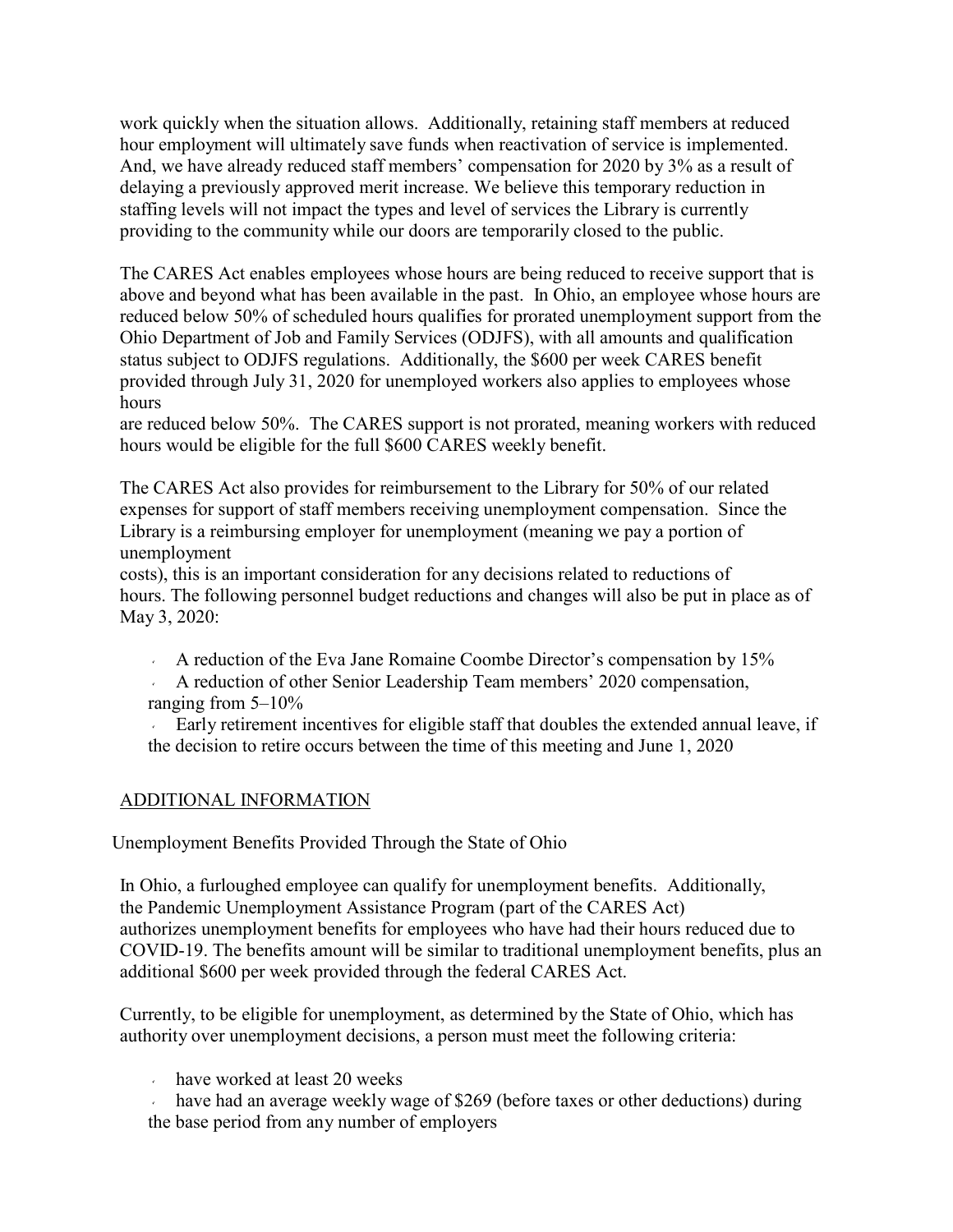The weekly benefit is the amount the unemployed worker may be entitled to receive for one week of total unemployment. It is computed at one-half of the worker's average weekly wage during the base period. However, in no case may the weekly benefit amount exceed the State's annually established maximum levels (based on the number of allowable dependents claimed). The 2020 maximums for each dependency classification are:

Important Considerations for Furloughed 12-Hour per Week Staff Members

Staff members will have continued access to the Employee Assistance Program (EAP).

 Staff members who plan to return after the furlough must ensure their contact information is current in the Paycor system for the purposes of return to work communication.

 Staff members may not volunteer to perform Library work during the furlough. If unemployment is granted by the State, volunteering could jeopardize unemployment benefits.

OPERS service credits will not accrue during the furlough.

Holidays will not be compensated during the furlough.

 All Library Foundation, United Way, Community Shares and ArtsWave employee contributions will be suspended.

If a staff member's wages are subject to a garnishment by court decision, the employee must inform the court of their furlough status and any unemployment benefits.

Important Considerations for Staff Members with Reduced Hours

 The Ohio Department of Job and Family Services (ODJFS), not the Library, determines unemployment eligibility and the weekly benefit amount. All staff members who apply for unemployment and are approved for unemployment benefits will also be eligible to receive an additional \$600 per week from the federal CARES Act. This money is in addition to the State unemployment benefit and is available until July 31, 2020. State unemployment

benefits have been extended to last beyond the normal 26 weeks to December 31, 2020. The State of Ohio has committed to retroactive payments if initial payments are delayed.

 The Library will continue to pay the full Employer benefit contribution for medical and dental premiums until at least July 31, 2020. Staff members will continue to be responsible for the Employee contribution amount for voluntary benefit premiums. Staff members who wish to change any voluntary benefit election are asked to contact Benefits Coordinator, [Nichelle](mailto:nichelle.smith@cincinnatilibrary.org) Smith.

 Staff members may revise or suspend Library Foundation, United Way, Community Shares or ArtsWave contributions by contacting [Payroll.](mailto:payroll.changes@cincinnatilibrary.org)

 Staff members may continue to use their HSAs and FSAs. Staff members may submit changes to HSA contribution amounts in the Benefits Advisor portal and may contact Benefits Coordinator, Nichelle Smith, for changes to FSA contribution amounts.

 Should an employee's weekly pay not cover their benefit elections, Human Resources will be in contact with the employee to review options.

Life insurance provided by the Library continues for eligible staff members.

 Staff members will earn service credit for OPERS during the period of reduced hours. Staff members earning at least \$673.08 per month will earn full-service credit and staff members earning less will earn partial service credit at a prorated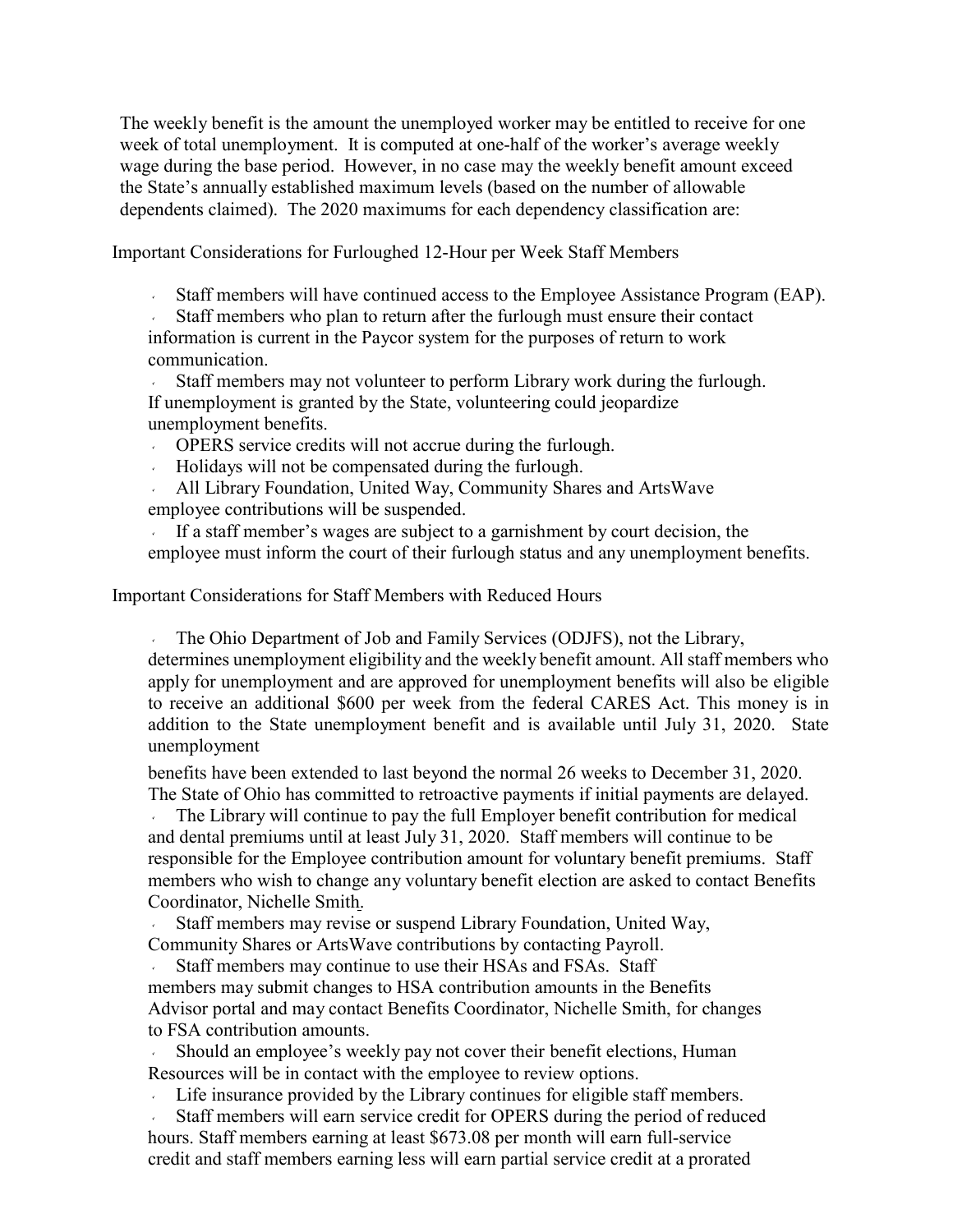amount determined by [OPERS.](https://www.opers.org/)

 There will be no loss of previously accrued leave; however, staff members will not accrue new Sick Time and PTO while working reduced hours. Staff members may use Sick Time and PTO up to the allotted reduced hours for the week.

 Staff members and members of their household will have continued access to the Employee Assistance Program (EAP).

 Staff members will be expected to work 25% of their scheduled weekly hours and will log these hours by clocking in and out on [Paycor.](https://www.paycor.com/)

 Staff members may not volunteer to perform Library work during the reduced hours period. If unemployment is granted by the State, volunteering could jeopardize unemployment benefits.

 Holiday Pay will be prorated in alignment with the staff member's reduced weekly hours.

If a staff member's wages are subject to a garnishment by court decision, the staff member must inform the court of reduced hours and unemployment benefits.

Determination of Positions Included or Excluded in Reduction of Hours

Positions that have core duties and responsibilities that are able to be performed at full capacity on approximately May 1, 2020, will not have a reduction of hours. Positions that have core duties and responsibilities that will not be able to be performed at full capacity on approximately May 1, 2020, will have a reduction of hours to reflect 25% of normal weekly scheduled hours. These position determinations will be reviewed every two weeks and will reflect any new information received, such as announcements from health or government officials, as well

as the Library's ability to progress through recovery tiers.

Positions Included in Furlough (total of 106 staff members)

#### All 12 Hour per Week Grade 1 Positions

- Homework Help Aide
- Shelver

Positions Included in Reduction of Hours (total of 435 staff members)

Full and Part-Time Grade 1–6 Positions that have been identified as not having the ability to perform the full scope of their duties and responsibilities during this time

- Acquisitions Specialist
- Cataloging Assistant
- Copy Cataloger
- Digital Services Assistant
- EBM Technician
- Education and Homework Support Assistant Part Time
- Events & Programs Assistant
- Events & Programs Specialist
- Fiscal Clerk
- Fiscal Specialist
- Floater
- Library Services Assistant (excludes VIC)
- Library Services Specialist (excludes VIC)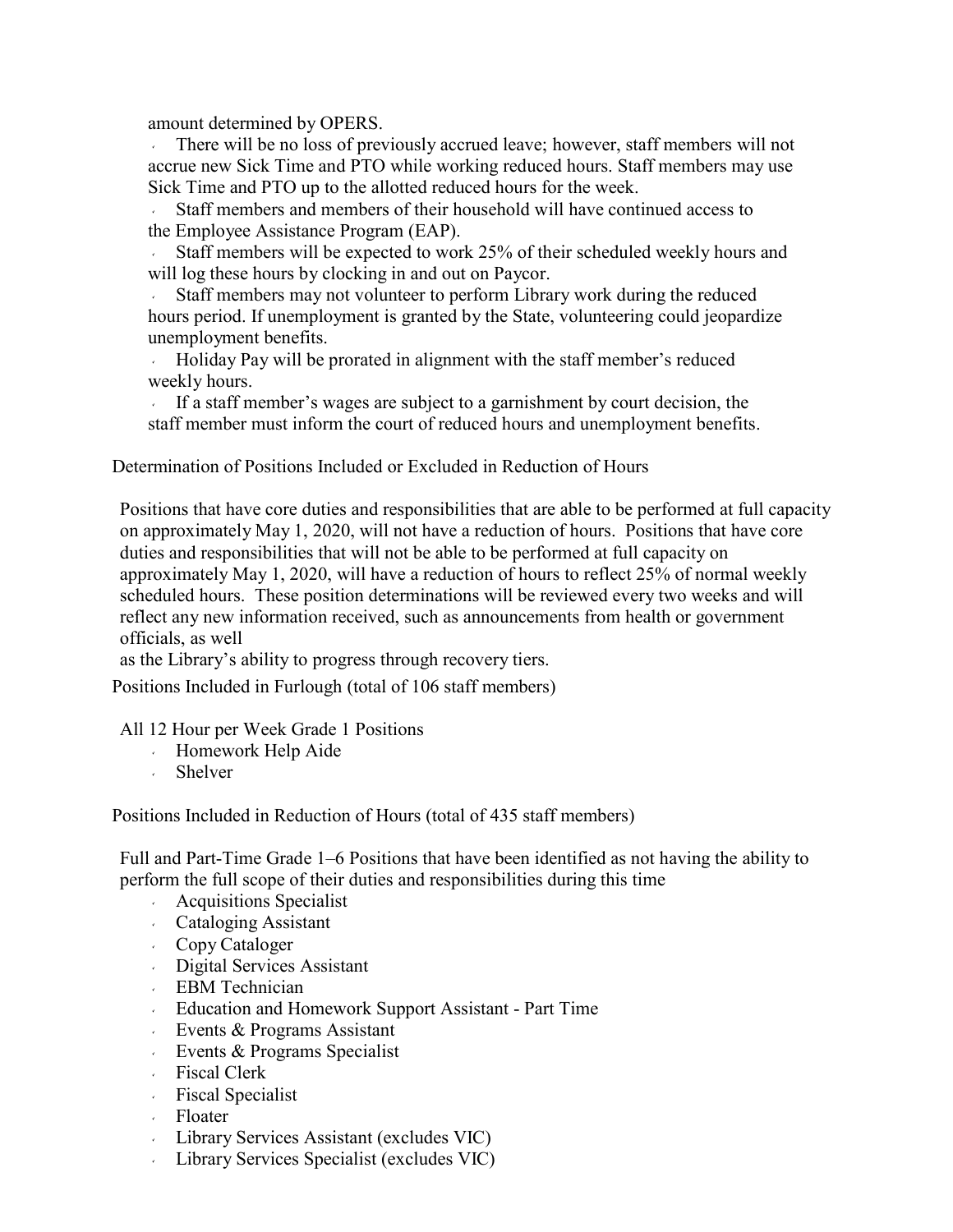- Line Assistant Electronic Processing
- Line Assistant Physical Processing
- $\blacksquare$  Material Selection & Acquisition Assistant
- Page
- Resource Sharing Assistant
- Resource Sharing Specialist
- Senior Conservation Assistant
- Senior Library Services Assistant (excludes VIC)
- Serials Assistant
- Shelver  $(20, 24 \& 40$  hours per week)
- Sorter
- $\cdot$  Supply Clerk
- TechCenter-Makerspace Technician
- Temporary Line Assistant Electronic Processing
- Temporary Senior Library Services Assistant
- **Truck Driver**

Positions Excluded from Reduction of Hours (total of 45 staff members)

Full and Part-Time Grade 1–6 Positions with the ability to perform the core duties and responsibilities of their position during this time

- Education and Homework Support Assistant Full Time
- Electrician
- Human Resources Assistant
- HVAC Technician
- Library Services Assistant (VIC)
- Library Services Specialist (VIC)
- Mail Clerk
- Maintenance Technician Entry Level
- Maintenance Technician
- PC Support Specialist
- Public Safety Specialist
- Senior Library Services Assistant (VIC)
- TechCenter-Makerspace Senior Technician

Hours of Work for Staff Members Excluded in Reduction of Hours

All staff members who are excluded in the reduction of hours are expected to work their full hours of scheduled work each week. If scheduled hours are not worked for the week, accrued time off must be used, as Library Closed time will no longer be available. Staff members who have a need for leave that may meet the qualifications under the Family First Coronavirus Response Act (FFCRA) should reach out to HR Manager, Michelle Matthews.

#### Budget Implications

The reduction in hours and furlough will result in a weekly savings for the Library of approximately \$167,800:

| Current weekly wages, OPERS, and taxes      | \$260,800<br>$(\$93,000)$ |
|---------------------------------------------|---------------------------|
| Reduced Hour Cost and Net Unemployment Cost |                           |
| Net savings per week                        | \$167,800                 |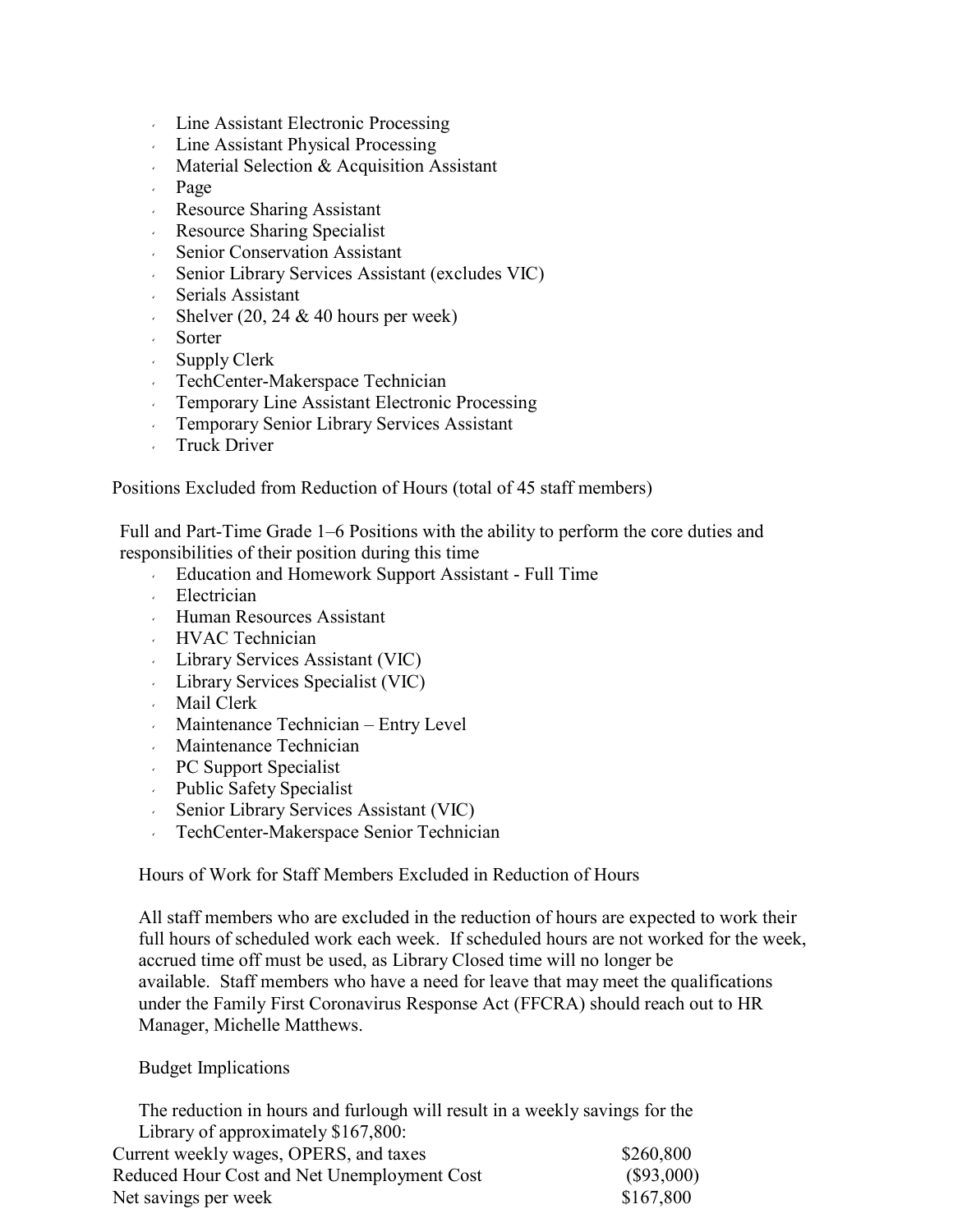The net unemployment cost includes a 50% reimbursement from the federal government of reimbursable unemployment benefits included in the CARES Act. In addition, the Eva Jane Romaine Coombe Director and the Senior Leadership Team are taking pay cuts ranging from 5–15% which will result an additional savings to the Library. These reductions, along with additional needed budget savings beyond these stafffocused reductions, will be reviewed by the Board at the May 19, 2020 Regular Meeting.

## REQUESTED ACTIONS

The following actions are requested regarding staffing

 Endorse and support the plan in this document presented by the Library's Senior Leadership Team that furloughs 106 staff members and reduces hours for 435 staff members as of May 3, 2020. The intention of the plan is to match staffing resources with anticipated demand during the phased reintroduction of Library services to the community, generate cost savings to meet the projected budget shortfall that is a result

of significant loss in revenue, and minimize the financial impact on staff members as a result of benefits provided under the CARES Act.

 Temporarily establish the salary of Paula Brehm-Heeger, Eva Jane Romaine Coombe Director, at annual base salary of \$202,404.80 and, based on the fact that there are 27 pay periods in 2020, an annual rate of \$210,189.60, which reflects an approximate 15% decrease over her previous base salary.

The following actions are requested regarding extended annual leave increase

The disruptions to daily life and anticipated changes in the way we live and conduct business as a result of COVID-19 are challenging for all of us. In recognition of this and in consideration of longer served staff members and those considered high risk for contracting the virus, we anticipate some eligible staff members may consider retirement during this time. In most cases, the planning process for them may be quicker than anticipated. The Library currently grants Extended Annual Leave to retiring staff members (the Retirement Policy is attached).

Action we request:

Approval to double the time typically granted under the Extended Annual Leave policy.

 Approval for part-time staff to be eligible for one week of pay for every 5 years of service (up to a maximum of 4 weeks of pay) at their current hourly rate and their current scheduled weekly hours.

 To qualify for the above, staff must be eligible to retire through OPERS and submit their retirement notice between April 27 and June 1, 2020, with a retirement date no later than September 30, 2020.

Ms. LaMacchia motioned to approve report including endorsing plan, set EJRC salary, and retirement incentive.